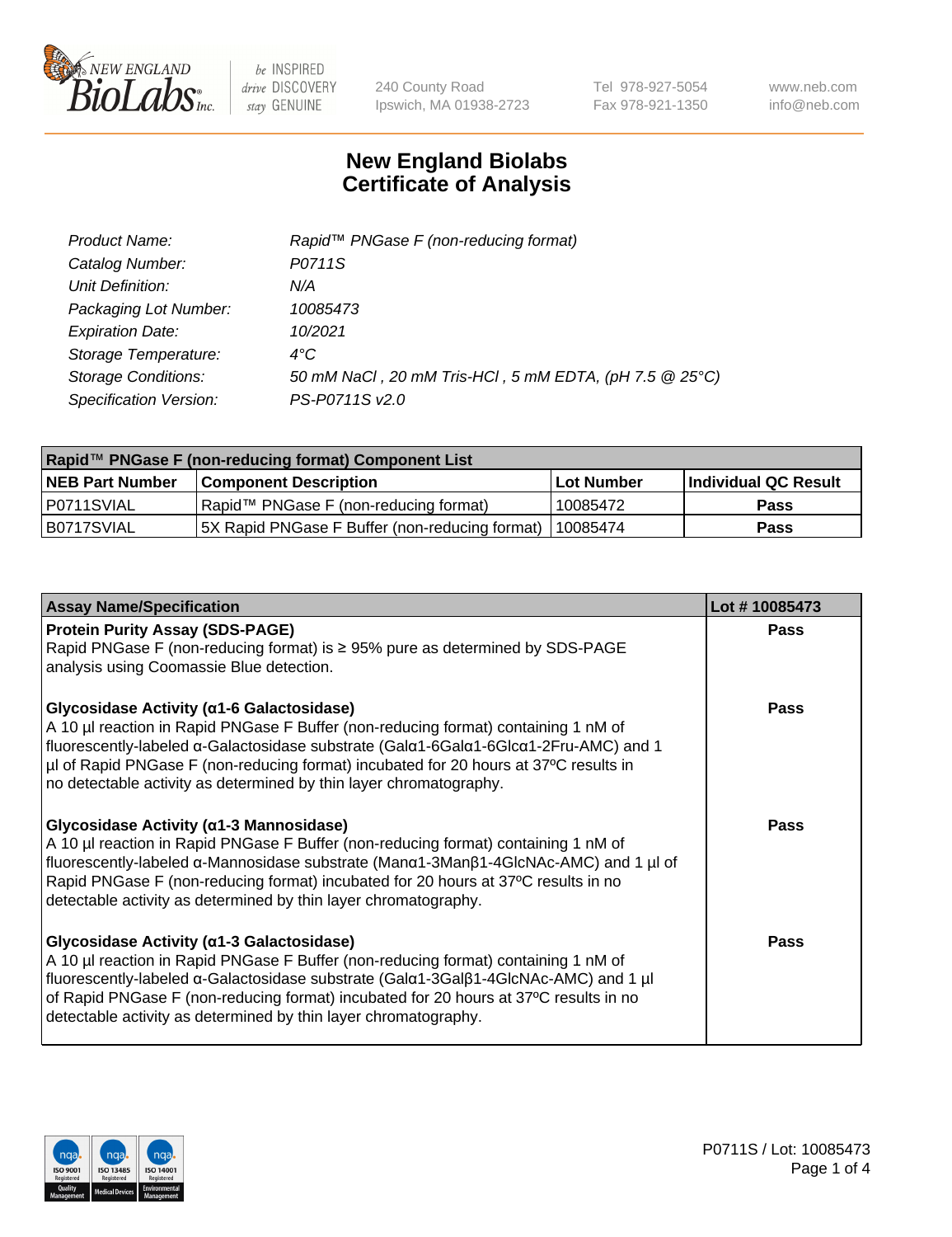

240 County Road Ipswich, MA 01938-2723 Tel 978-927-5054 Fax 978-921-1350 www.neb.com info@neb.com

| <b>Assay Name/Specification</b>                                                                                                                                                                                                                                                                                                                                                                                    | Lot #10085473 |
|--------------------------------------------------------------------------------------------------------------------------------------------------------------------------------------------------------------------------------------------------------------------------------------------------------------------------------------------------------------------------------------------------------------------|---------------|
| Glycosidase Activity (α1-3 Fucosidase)<br>A 10 µl reaction in Rapid PNGase F Buffer (non-reducing format) containing 1 nM of<br>fluorescently-labeled α-Fucosidase substrate<br>(Fucα1-3Galβ1-4GlcNAcβ1-3Galβ1-4Glc-AMC) and 1 µl of Rapid PNGase F (non-reducing<br>format) incubated for 20 hours at 37°C results in no detectable activity as<br>determined by thin layer chromatography.                       | <b>Pass</b>   |
| Glycosidase Activity (α1-2 Fucosidase)<br>A 10 µl reaction in Rapid PNGase F Buffer (non-reducing format) containing 1 nM of<br>fluorescently-labeled α-Fucosidase substrate (Fucα1-2Galβ1-4Glc-AMC) and 1 µl of<br>Rapid PNGase F (non-reducing format) incubated for 20 hours at 37°C results in no<br>detectable activity as determined by thin layer chromatography.                                           | <b>Pass</b>   |
| Glycosidase Activity (α-Neuraminidase)<br>A 10 µl reaction in Rapid PNGase F Buffer (non-reducing format) containing 1 nM of<br>fluorescently-labeled α-Neuraminidase substrate<br>(Neu5Acα2-3Galβ1-3GlcNAcβ1-3Galβ1-4Glc-AMC) and 1 µl of Rapid PNGase F (non-reducing<br>format) incubated for 20 hours at 37°C results in no detectable activity as<br>determined by thin layer chromatography.                 | <b>Pass</b>   |
| Glycosidase Activity (α-N-Acetylgalactosaminidase)<br>A 10 µl reaction in Rapid PNGase F Buffer (non-reducing format) containing 1 nM of<br>fluorescently-labeled a-N-Acetylgalactosaminidase substrate<br>(GalNAcα1-3(Fucα1-2)Galß1-4Glc-AMC) and 1 µl of Rapid PNGase F (non-reducing format)<br>incubated for 20 hours at 37°C results in no detectable activity as determined by<br>thin layer chromatography. | <b>Pass</b>   |
| Glycosidase Activity (α-Glucosidase)<br>A 10 µl reaction in Rapid PNGase F Buffer (non-reducing format) containing 1 nM of<br>fluorescently-labeled α-Glucosidase substrate (Glcα1-6Glcα1-4Glc-AMC) and 1 µl of<br>Rapid PNGase F (non-reducing format) incubated for 20 hours at 37°C results in no<br>detectable activity as determined by thin layer chromatography.                                            | <b>Pass</b>   |
| <b>Glycosidase Activity (Endo F2, F3)</b><br>A 10 µl reaction in Rapid PNGase F Buffer (non-reducing format) containing 1 nM of<br>fluorescently-labeled Endo F2, F3 substrate (Dansylated fibrinogen biantennary) and<br>1 µl of Rapid PNGase F (non-reducing format) incubated for 20 hours at 37°C results<br>in no detectable activity as determined by thin layer chromatography.                             | <b>Pass</b>   |
| Glycosidase Activity (Endo F1, F2, H)<br>A 10 µl reaction in Rapid PNGase F Buffer (non-reducing format) containing 1 nM of<br>fluorescently-labeled Endo F1, F2, H substrate (Dansylated invertase high mannose)<br>and 1 µl of Rapid PNGase F (non-reducing format) incubated for 20 hours at 37°C                                                                                                               | Pass          |

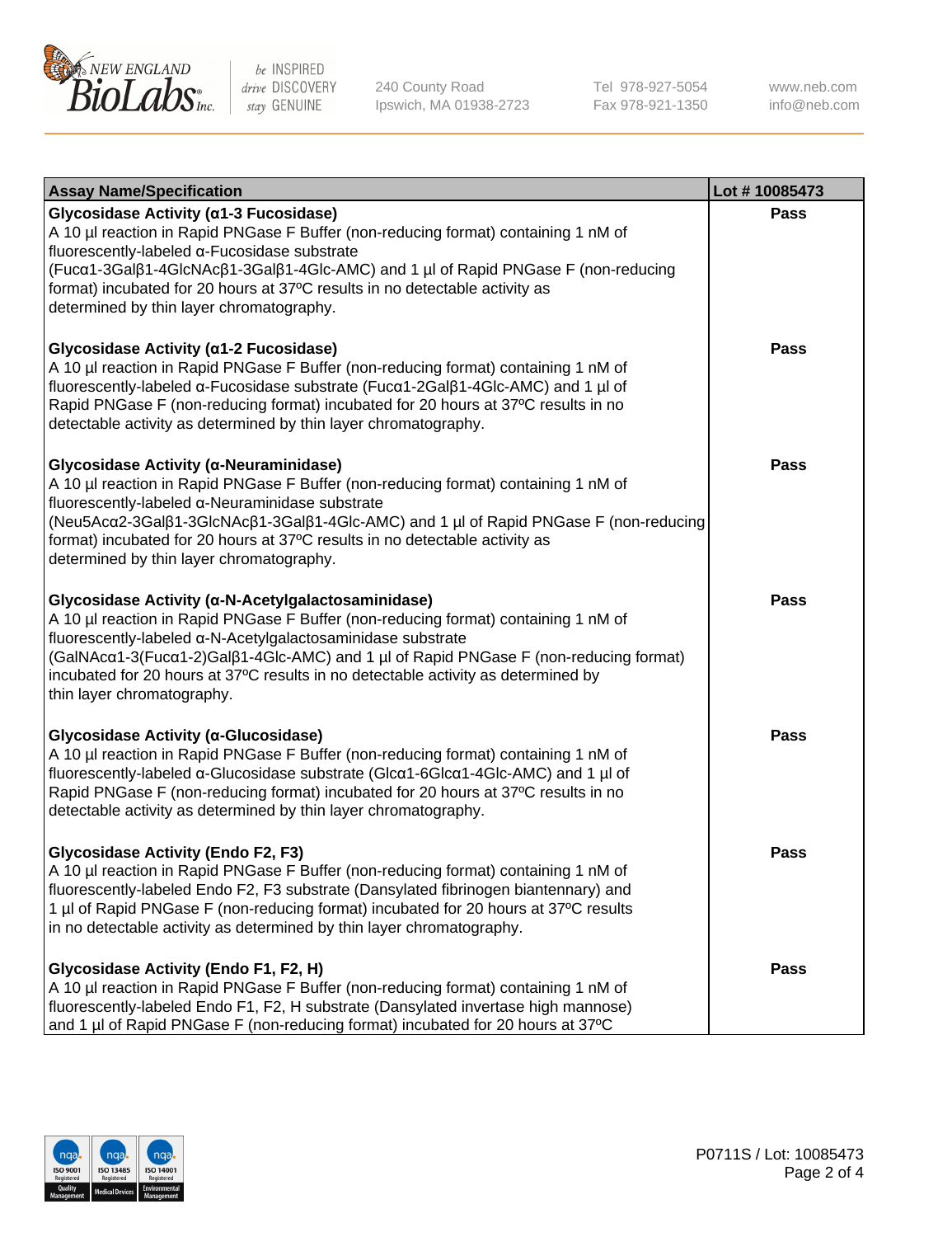

240 County Road Ipswich, MA 01938-2723 Tel 978-927-5054 Fax 978-921-1350 www.neb.com info@neb.com

| <b>Assay Name/Specification</b>                                                                                                                                                                                                                                                                                                                                                                             | Lot #10085473 |
|-------------------------------------------------------------------------------------------------------------------------------------------------------------------------------------------------------------------------------------------------------------------------------------------------------------------------------------------------------------------------------------------------------------|---------------|
| results in no detectable activity as determined by thin layer chromatography.                                                                                                                                                                                                                                                                                                                               |               |
| <b>Protease Activity (SDS-PAGE)</b><br>A 20 µl reaction in 1X Rapid PNGase F Buffer (non-reducing format) containing 24 µg<br>of a standard mixture of proteins and a minimum of 5 µl of Rapid PNGase F<br>(non-reducing format) incubated for 20 hours at 37°C, results in no detectable<br>degradation of the protein mixture as determined by SDS-PAGE with Coomassie Blue<br>detection.                 | <b>Pass</b>   |
| Glycosidase Activity (β1-4 Galactosidase)<br>A 10 µl reaction in Rapid PNGase F Buffer (non-reducing format) containing 1 nM of<br>fluorescently-labeled β-Galactosidase substrate (Galβ1-4GlcNAcβ1-3Galβ1-4Glc -AMC)<br>and 1 µl of Rapid PNGase F (non-reducing format) incubated for 20 hours at 37°C<br>results in no detectable activity as determined by thin layer chromatography.                   | <b>Pass</b>   |
| Glycosidase Activity (β1-3 Galactosidase)<br>A 10 µl reaction in Rapid PNGase F Buffer (non-reducing format) containing 1 nM of<br>fluorescently-labeled β-Galactosidase substrate (Galβ1-3GlcNAcβ1-4Galβ1-4Glc-AMC)<br>and 1 µl of Rapid PNGase F (non-reducing format) incubated for 20 hours at 37°C<br>results in no detectable activity as determined by thin layer chromatography.                    | Pass          |
| Glycosidase Activity (β-Xylosidase)<br>A 10 µl reaction in Rapid PNGase F Buffer (non-reducing format) containing 1 nM of<br>fluorescently-labeled β-Xylosidase substrate (Xylβ1-4Xylβ1-4Xylβ1-4Xyl-AMC) and 1 µl<br>of Rapid PNGase F (non-reducing format) incubated for 20 hours at 37°C results in no<br>detectable activity as determined by thin layer chromatography.                                | <b>Pass</b>   |
| Glycosidase Activity (β-N-Acetylglucosaminidase)<br>A 10 µl reaction in Rapid PNGase F Buffer (non-reducing format) containing 1 nM of<br>fluorescently-labeled β-N-Acetylglucosaminidase substrate<br>(GIcNAcβ1-4GIcNAcβ1-4GIcNAc-AMC) and 1 µl of Rapid PNGase F (non-reducing format)<br>incubated for 20 hours at 37°C results in no detectable activity as determined by<br>thin layer chromatography. | <b>Pass</b>   |
| Glycosidase Activity (β-N-Acetylgalactosaminidase)<br>A 10 µl reaction in Rapid PNGase F Buffer (non-reducing format) containing 1 nM of<br>fluorescently-labeled β-N-Acetylgalactosaminidase substrate<br>(GalNAcβ1-4Galβ1-4Glc-AMC) and 1 µl of Rapid PNGase F (non-reducing format)<br>incubated for 20 hours at 37°C results in no detectable activity as determined by<br>thin layer chromatography.   | <b>Pass</b>   |
| Glycosidase Activity (β-Mannosidase)<br>A 10 µl reaction in Rapid PNGase F Buffer (non-reducing format) containing 1 nM of                                                                                                                                                                                                                                                                                  | <b>Pass</b>   |